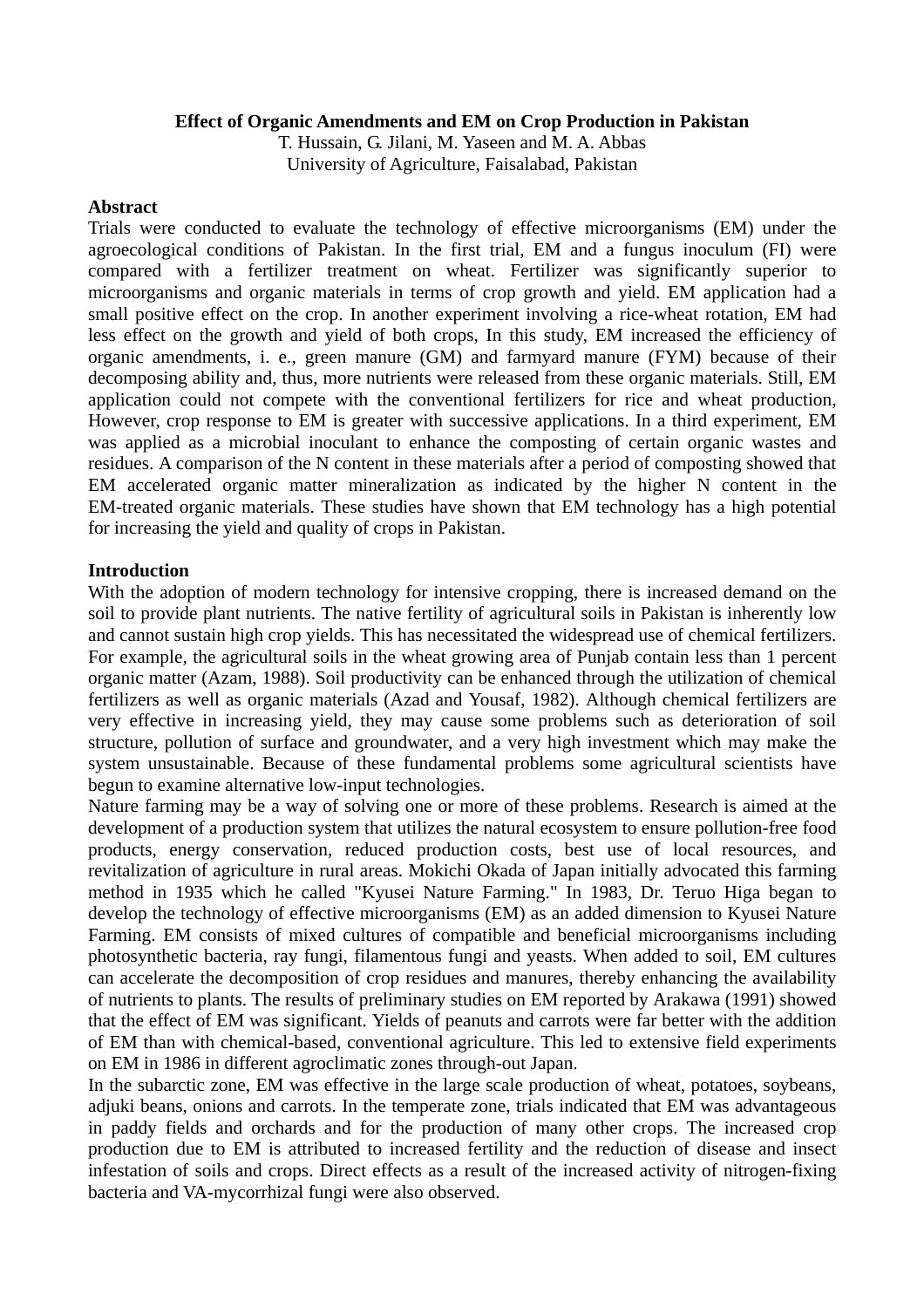In the present studies, EM was applied to rice and wheat after amending soil with organic matter as green manure (GM) to determine its effect on crop yields. In another study, different waste materials, namely rice straw, wheat straw, farm yard manure, poultry manure, and city waste (refuse) were composted after inoculation with EM, so that maximum nutrient concentrations could be available to the crop within a short period of time.

# **Materials and Methods**

These studies examined the possible re-placement of chemical fertilizers with organic and biological amendments to enhance sustainable crop production. Three studies were conducted to determine the benefits of EM on crop production. The first two studies were conducted in the field. The soil was a Typic Camborthids soil series with a sandy clay loam texture which had pH, 7.85; ECe, 1.65 dS m<sup>-1</sup>; CEC, 8.5 cmol<sup>(+)</sup>kg<sup>-1</sup>, organic matter, 0.55 percent; total N, 0.04 percent. The third study, to determine the effect of EM on the composting of organic materials, was conducted in cemented pits. The details of these studies are as follows.

# **Effect of EM and Organic Amendments on Wheat Production**

In this field study, various organic materials and microbial inoculants were applied to a wheat crop and their effectiveness was compared. The treatments were laid out in a Randomized Complete Block Design (RCBD) with three replications. The individual plot size was  $4 \times 4$  m (16 m<sup>2</sup>). The experiment was conducted with the following treatments:

- 1) Control
- 2) Wheat straw at 200 kg ha<sup>-1</sup> + urea at 12.5 kg ha<sup>-1</sup>
- 3) T2 + Fungus Inoculum (FI) at  $10kg$  ha<sup>-1</sup>
- 4) Effective Microorganisms (EM) sprayed on the crop (four applications with dilutions of EM:Water of 1:1000, 1:2000, 1:3000 and 1:10,000, respectively.
- 5) EM applied to soil at a dilution of 1:1000
- 6) EM + farmyard manure (FYM) at 20 t ha<sup>-1</sup>
- 7) FYM at  $20$  t ha<sup>-1</sup>
- 8) EM + wheat straw at 200 kg ha<sup>-1</sup>
- 9) EM + rice straw at 200 kg  $ha^{-1}$
- 10) Recommended fertilizers at 115 kg N ha<sup>-1</sup> + 70 kg P<sub>2</sub>O<sub>5</sub> ha<sup>-1</sup>

The crop was sown in November 1989 in rows 30 cm apart, At harvest, data on the growth and yield of wheat were recorded, and the plant samples were analyzed for N, P, and K.

# **Effect of EM and Organic Amendments on Rice and Wheat Production**

This field experiment was initiated in 1990 with rice. The field had similar characteristics to the one used for the wheat experiment. It was laid out in a split-plot design with three replications; individual plot size was  $4 \times 4$  m (16 m<sup>2</sup>). The treatments were as follows:

a) Main-plots:

 $T1 = No EM$  applied to the crop

 $T2 = EM$  applied to the crop

b) Sub-plots:

- $T1 =$ Control
- T2 = Recommended NPK fertilizers
- $T3 =$  Green manure (GM) at 20 t ha<sup>-1</sup>
- $T4 =$  Decomposed FYM at 20 t ha<sup>-1</sup>

For the rice crop, EM 4 was applied weekly (after transplanting) for eight weeks at a dilution of l:1000 for first two-week period, 1:2000 for the second two-week period, 1:3000 for third two-week period and 1:10,000 for the fourth two-week period. After rice harvest, wheat was sown in the same plots and subjected to the same treatments with the exception that EM 4 was applied after irrigation only four times at dilutions of 1:1000, 1:2000, 1:3000 and 1:10,000, respectively. The rice and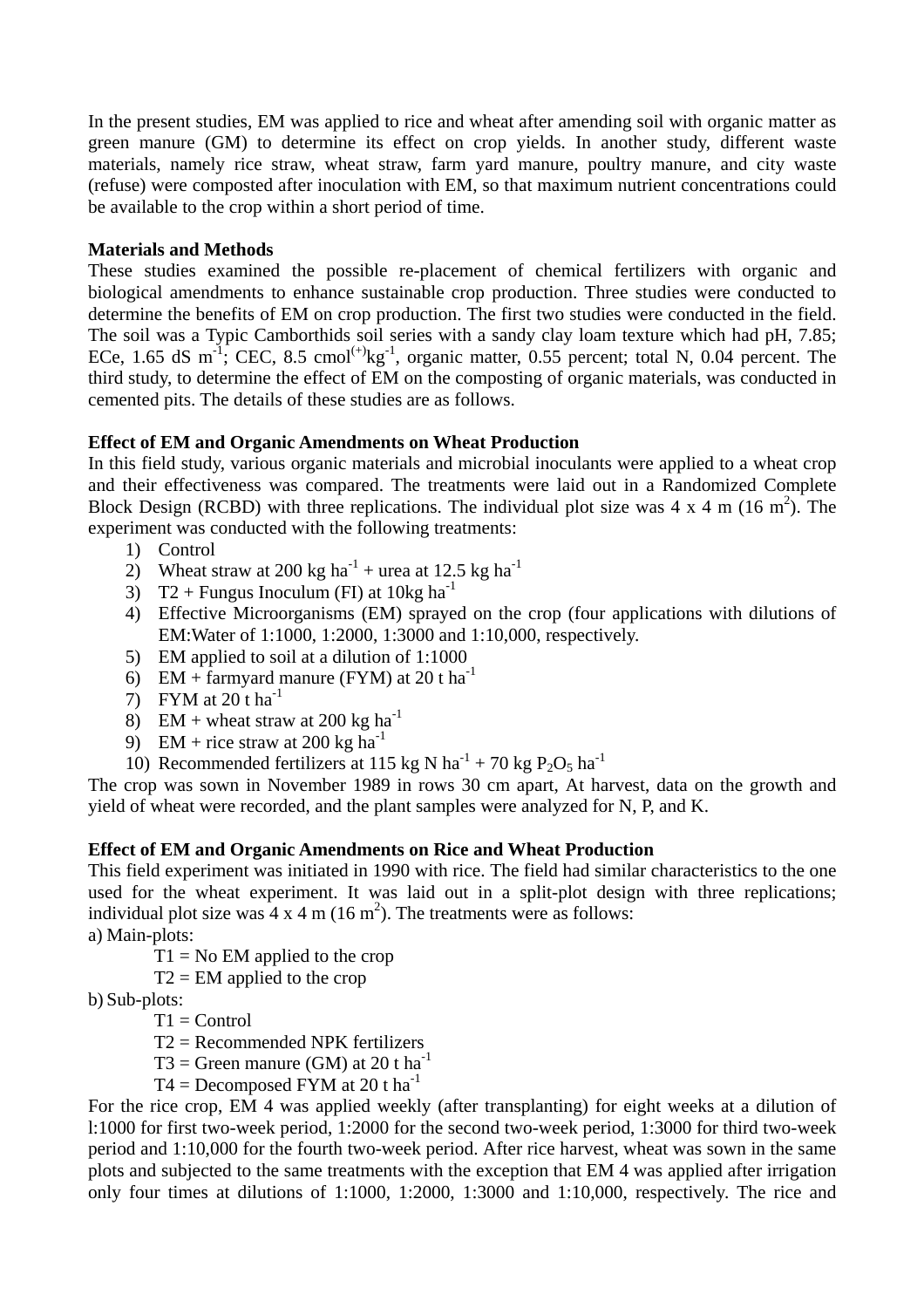wheat fertilizer treatments were 120 kg N, 90 kg  $P_2O_5$ , and 60 kg  $K_2O$  per hectare. Growth and yield parameters were recorded for both crops.

Beginning in 1990, this experiment will continue for a total of 5 years with a rice-wheat rotation in the same permanent plots.

## **Effect of EM on the Nitrogen Content of Organic Materials After Composting**

This trial was conducted in cemented pits of  $2 \times 1 \times 1.5$  m (L x W x D) beginning in the summer of 1991; the objective was to decompose different organic materials in the shortest possible time to enhance the availability of plant nutrients. The treatments were as follows in a split-plot design:

a) Main-plots: EM treatments

 $T1 = No EM$  applied

 $T2 = EM$  applied

b) Sub-plots:

- $T1 = \text{Farmyard manure (FYM)}$
- $T2 =$  Poultry manure (PM)
- $T3 =$  Wheat straw
- $T4 =$ Rice straw
- $T5 =$ City waste

The organic materials were analyzed for their total carbon and nitrogen contents before filling the pits. EM 4 was then applied to the designated treatments at a 1:1000 dilution, and the materials were well mixed. Three samples from each pit were collected for analysis at two-week intervals for two months. Temperature of the decomposing materials was also recorded at appropriate intervals. The samples were analyzed for total organic C and N at each sampling.

### **Results and Discussion**

## **Effect of EM and Organic Amendments on Wheat Production**

**Growth and Yield of Wheat.** Data on plant height, number of tillers, and grain and straw yield of wheat are shown in Table 1. The highest values for all parameters resulted from the N+P fertilizer treatment and were highly significant. The next highest values, i.e., the FYM+EM and FYM treatments, were not significantly different. These were followed by wheat straw+fungus inoculum (FI) treatments which were not significantly higher than the EM+straw treatments, but the differences were highly significant compared to the control. Akhtar (1990) also found that addition of *Arachniotus* sp. (FI) along with chaffed wheat straw significantly increased the yield of wheat grain, sugarcane, cotton, mung pulses, chickpeas, fenugreek, tomato and potato crops. The fungal microbes significantly increased the yield of wheat over that of the control. Results for wheat straw and rice straw were statistically similar. Application of EM to the soil gave somewhat better results than EM sprayed on the standing crop. Effective microorganisms (EM) when applied alone was less effective than when applied with either wheat or rice straw. It was observed that wheat straw at 200 kg ha<sup>-1</sup> caused a small increase in the growth and yield of wheat. In this experiment, the EM application did not increase the yield significantly, which may reflect the lack of full establishment of EM cultures in soil during the first year. Higa and Wididana (1991) also observed that the growth and production of tomatoes were not significantly different between EM and non-EM treatments during the first year.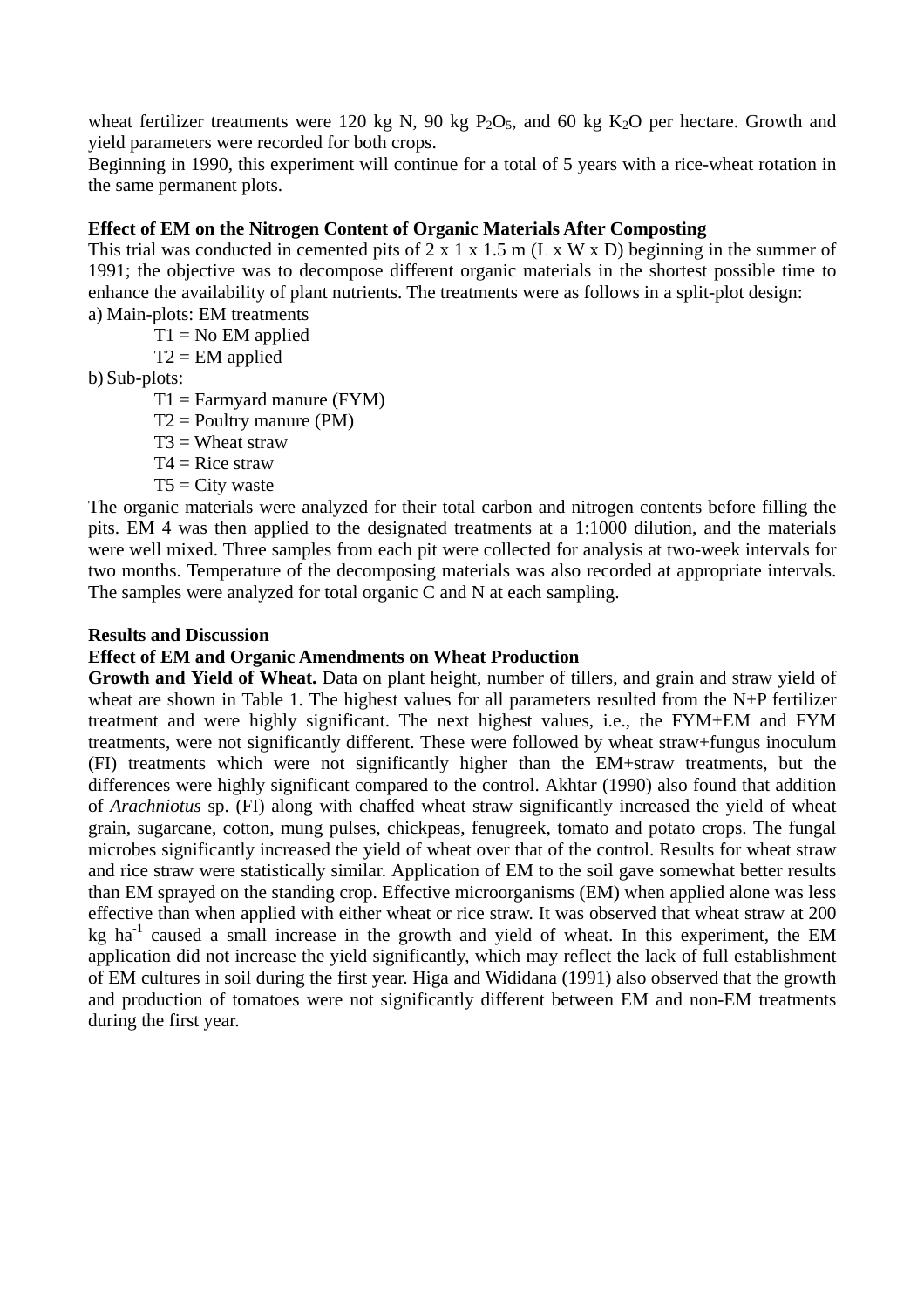| <b>Treatment</b>    | <b>Plant Height</b><br><b>Tillers</b> |                   | Yield $(t \text{ ha}^{-1})$ |                    |  |
|---------------------|---------------------------------------|-------------------|-----------------------------|--------------------|--|
|                     | $(cm)$                                | $(no. m-2)$       | Grain                       | <b>Straw</b>       |  |
| Control             | 77.7e                                 | 179f              | 1.09e                       | 1.92f              |  |
| Wheat straw         | 78.7de                                | 188ef             | 1.37de                      | 2.23ef             |  |
| Wheat straw $+FI$   | 81.3c                                 | 208d              | 1.92c                       | 2.66cd             |  |
| EM sprayed on crop  | 79.9cde                               | 188ef             | $1.52$ cde                  | $2.31$ def         |  |
| EM applied to soil  | 80.0b                                 | 196def            | 1.58cd                      | 2.44de             |  |
| $EM + FYM$          | 84.0b                                 | 282 <sub>b</sub>  | 2.59 <sub>b</sub>           | 3.21 <sub>b</sub>  |  |
| <b>FYM</b>          | 82.0bc                                | 238c              | 2.57 <sub>b</sub>           | 2.94 <sub>bc</sub> |  |
| $EM +$ wheat straw  | 81.0cd                                | 205de             | 1.79cd                      | 2.51de             |  |
| $EM + rice$ straw   | 81.0cd                                | 201 <sub>de</sub> | 1.78cd                      | 2.45de             |  |
| $N + P$ fertilizers | 102.0a                                | 349a              | 4.36a                       | 7.29a              |  |

**Table 1. Effect of EM and Fertilizer Application on the Growth and Yield of Wheat.** 

Treatment means in a column sharing the same letters are not significantly different at the 5% Probability level.

**Nutrient Uptake by Wheat.** Tables 2, 3 and 4 show, respectively, the N, P, and K uptake by wheat as affected by the various treatments. Significantly higher N, P and K uptake was observed in wheat grain and straw from the fertilizer treatment. The EM+FYM treatment and FYM alone were significantly different from each other except for N uptake by straw; the EM+FYM treatment was also superior to FYM alone in P and K uptake by grain and straw. The remaining treatments were superior to the control but were not significantly different from one another. The N, P, and K uptake associated with the organic/biological treatments were low compared to the fertilizer treatment.

| Table 2. Nitrogen Uptake by Wheat as Affected by EM and Fertilizer Application. |  |
|---------------------------------------------------------------------------------|--|
|                                                                                 |  |
|                                                                                 |  |

| <b>Treatment</b>    | Nitrogen Uptake (kg ha <sup>-1</sup> ) |                     |              |  |  |
|---------------------|----------------------------------------|---------------------|--------------|--|--|
|                     | Grain                                  | <b>Straw</b>        | <b>Total</b> |  |  |
| Control             | 19.9 <sub>g</sub>                      | 6.4e                | 26.3         |  |  |
| Wheat straw         | 26.8f                                  | 8.2de               | 35.0         |  |  |
| Wheat straw $+FI$   | 40.0 <sub>d</sub>                      | 10.6bcd             | 50.6         |  |  |
| EM sprayed on crop  | 34.4de                                 | 10.4 <sub>bcd</sub> | 44.8         |  |  |
| EM applied to soil  | 30.8ef                                 | 9.0cde              | 39.8         |  |  |
| $EM + FYM$          | 61.5 <sub>b</sub>                      | 11.8bc              | 73.3         |  |  |
| <b>FYM</b>          | 55.5c                                  | 12.4 <sub>b</sub>   | 67.9         |  |  |
| $EM +$ wheat straw  | 35.9de                                 | 9.9bcd              | 45.8         |  |  |
| $EM + rice$ straw   | 37.2d                                  | 9.2cde              | 46.4         |  |  |
| $N + P$ fertilizers | 102.0a                                 | 39.4a               | 141.4        |  |  |

Treatment means in a column sharing the same letters are not significantly different at the 5% Probability level.

|  |  | Table 3. Phosphorus Uptake by Wheat as Affected by EM and Fertilizer Application |
|--|--|----------------------------------------------------------------------------------|
|  |  |                                                                                  |

| <b>Treatment</b>    | Phosphorus Uptake (kg ha <sup>-1</sup> ) |                  |              |  |  |
|---------------------|------------------------------------------|------------------|--------------|--|--|
|                     | Grain                                    | <b>Straw</b>     | <b>Total</b> |  |  |
| Control             | 2.6d                                     | 4.5d             | 7.2          |  |  |
| Wheat straw         | 3.8d                                     | 6.2cd            | 10.0         |  |  |
| Wheat straw $+FI$   | 5.2c                                     | 7.2c             | 12.4         |  |  |
| EM sprayed on crop  | 4.6cd                                    | 7.0c             | 11.6         |  |  |
| EM applied to soil  | 4.4cd                                    | 6.8c             | 11.2         |  |  |
| $EM + FYM$          | 8.8b                                     | 9.7 <sub>b</sub> | 18.5         |  |  |
| <b>FYM</b>          | 8.1b                                     | 9.3 <sub>b</sub> | 17.4         |  |  |
| $EM +$ wheat straw  | 5.3c                                     | 7.4c             | 12.7         |  |  |
| $EM + rice$ straw   | 4.7cd                                    | 6.4c             | 11.1         |  |  |
| $N + P$ fertilizers | 12.1a                                    | 20.2a            | 32.3         |  |  |

Treatment means in a column sharing the same letters are not significantly different at the 5% Probability level.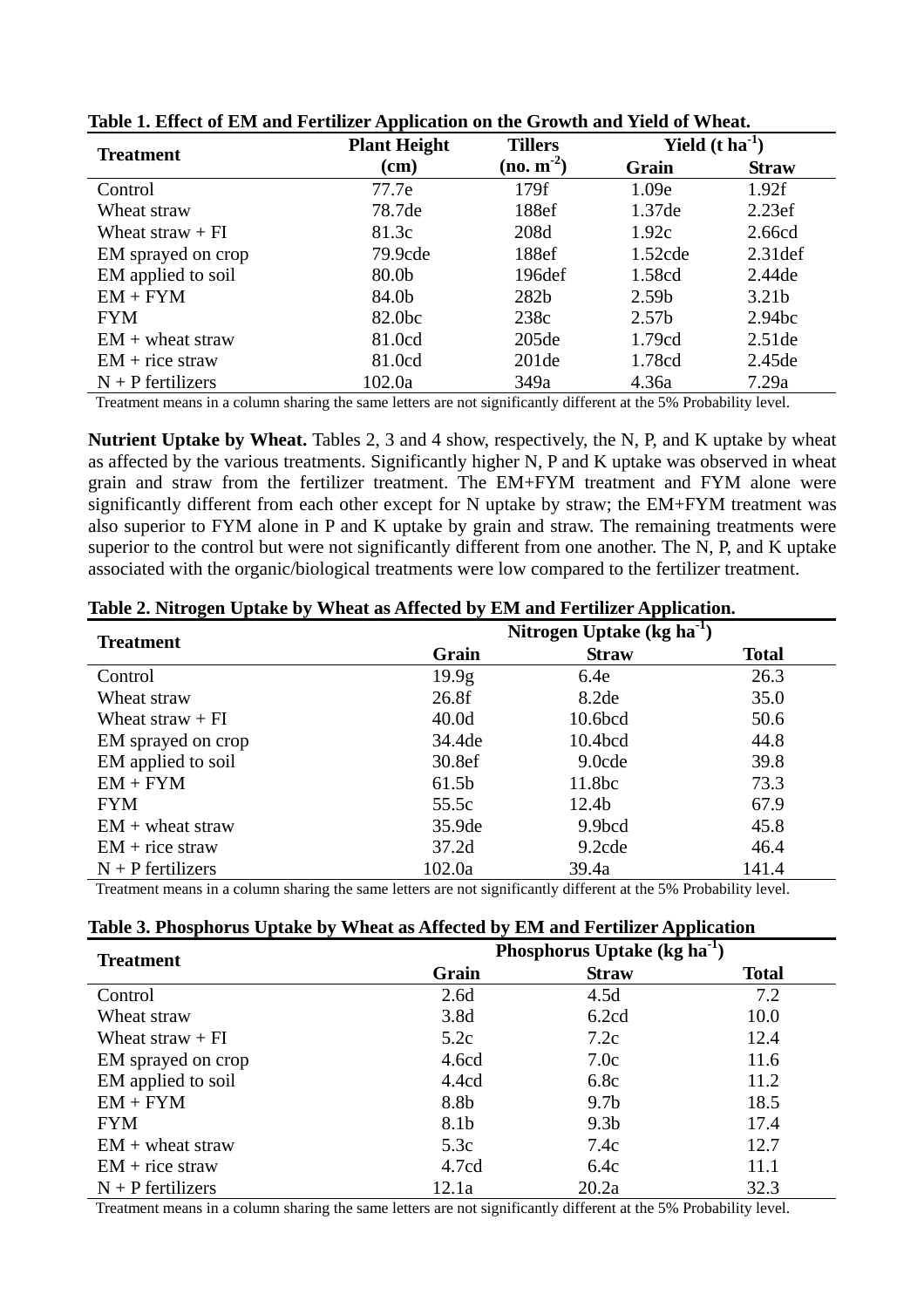| <b>Treatment</b>    | Potassium Uptake ( $kg \, ha^{-1}$ ) |              |              |  |  |
|---------------------|--------------------------------------|--------------|--------------|--|--|
|                     | Grain                                | <b>Straw</b> | <b>Total</b> |  |  |
| Control             | 3.4h                                 | 28.1f        | 31.5         |  |  |
| Wheat straw         | 4.5 <sub>g</sub>                     | 36.0e        | 40.5         |  |  |
| Wheat straw $+FI$   | 6.5d                                 | 43.1d        | 49.6         |  |  |
| EM sprayed on crop  | 5.4f                                 | 39.6de       | 45.0         |  |  |
| EM applied to soil  | 5.4f                                 | 37.5e        | 42.9         |  |  |
| $EM + FYM$          | 10.6 <sub>b</sub>                    | 54.7b        | 65.3         |  |  |
| <b>FYM</b>          | 9.1c                                 | 48.8c        | 57.9         |  |  |
| $EM +$ wheat straw  | 5.8ef                                | 40.8de       | 46.6         |  |  |
| $EM + rice$ straw   | 5.9e                                 | 39.5de       | 45.4         |  |  |
| $N + P$ fertilizers | 13.9a                                | 123.2a       | 137.1        |  |  |

**Table 4. Potassium Uptake by Wheat as Affected by EM and Fertilizer Application** 

Treatment means in a column sharing the same letters are not significantly different at the 5% Probability level.

### **Effect of EM and Organic Amendments on Rice and Wheat Production**

**Growth and Yield of Rice.** A study of the effect of organic amendments and EM on crop production in a rice-wheat rotation was initiated in 1990. Harvest data on the growth and yield of rice are presented in Tables 5 and 6. Plant height was greater with application of EM than without. Among the other treatments, NPK fertilizer resulted in maximum plant height both with and without EM application. Green manure was better than FYM, both of which were superior to the control. The number of tillers was affected by the various treatments in the same manner as plant height; maximum number of tillers occurred with the fertilizer treatment (Table 5).

Paddy rice and straw yield data presented in Table 6 showed that the EM application gave slightly better yields; this might have been the result of the initial use of EM, i.e., the associated microorganisms in EM may not yet have become fully established in the soil (Higa and Wididana, 1991). Similar results were obtained by Lee (1991) who found that EM application resulted in a slight increase in growth and yield of rice; however, yields for the control and compost treatments were only 70 to 80 percent of those with the fertilizer treatment. In the present study, maximum paddy rice and straw yields were obtained with the fertilizer treatment and were followed by the green manure and farmyard manure treatments.

| ww.                   |                          |     |                       |     |
|-----------------------|--------------------------|-----|-----------------------|-----|
|                       | <b>Plant Height (cm)</b> |     | Tillers (no. $m^{-2}$ |     |
| Treatment             | No EM                    | EМ  | <b>No EM</b>          | EМ  |
| Control               |                          | 84  | 143                   | 167 |
| NPK fertilizer        |                          | 102 | 276                   | 298 |
| Green manure (GM)     | 88                       | 97  | 206                   | 220 |
| Farmyard manure (FYM) |                          | 92  | 187                   | 201 |

**Table 5. Effect of EM and Organic Amendments on Plant Height and Number of Tillers of**   $\mathbf{B}$ :<sub>22</sub>

| Table 6. Effect of EM and Organic Amendments on Grain and Straw Yield of Paddy Rice. |
|--------------------------------------------------------------------------------------|
|--------------------------------------------------------------------------------------|

| Treatment             | Grain Yield $(t \text{ ha}^{-1})$ |      | <b>Straw Yield</b> $(t \text{ ha}^{-1})$ |      |
|-----------------------|-----------------------------------|------|------------------------------------------|------|
|                       | No EM                             | EМ   | <b>No EM</b>                             | EM   |
| Control               | 2.11                              | 2.48 | 3.46                                     | 4.08 |
| NPK fertilizer        | 5.04                              | 5.19 | 8.22                                     | 8.46 |
| Green manure (GM)     | 4.10                              | 4.36 | 5.77                                     | 6.33 |
| Farmyard manure (FYM) | 3.93                              | 4.06 | 5.65                                     | 5.96 |

In a similar-type of microplot experiment conducted in Myanmar, the resulting grain and straw yields were in the order of green manure > fertilizer > control > straw (Myint, 1991). The effect of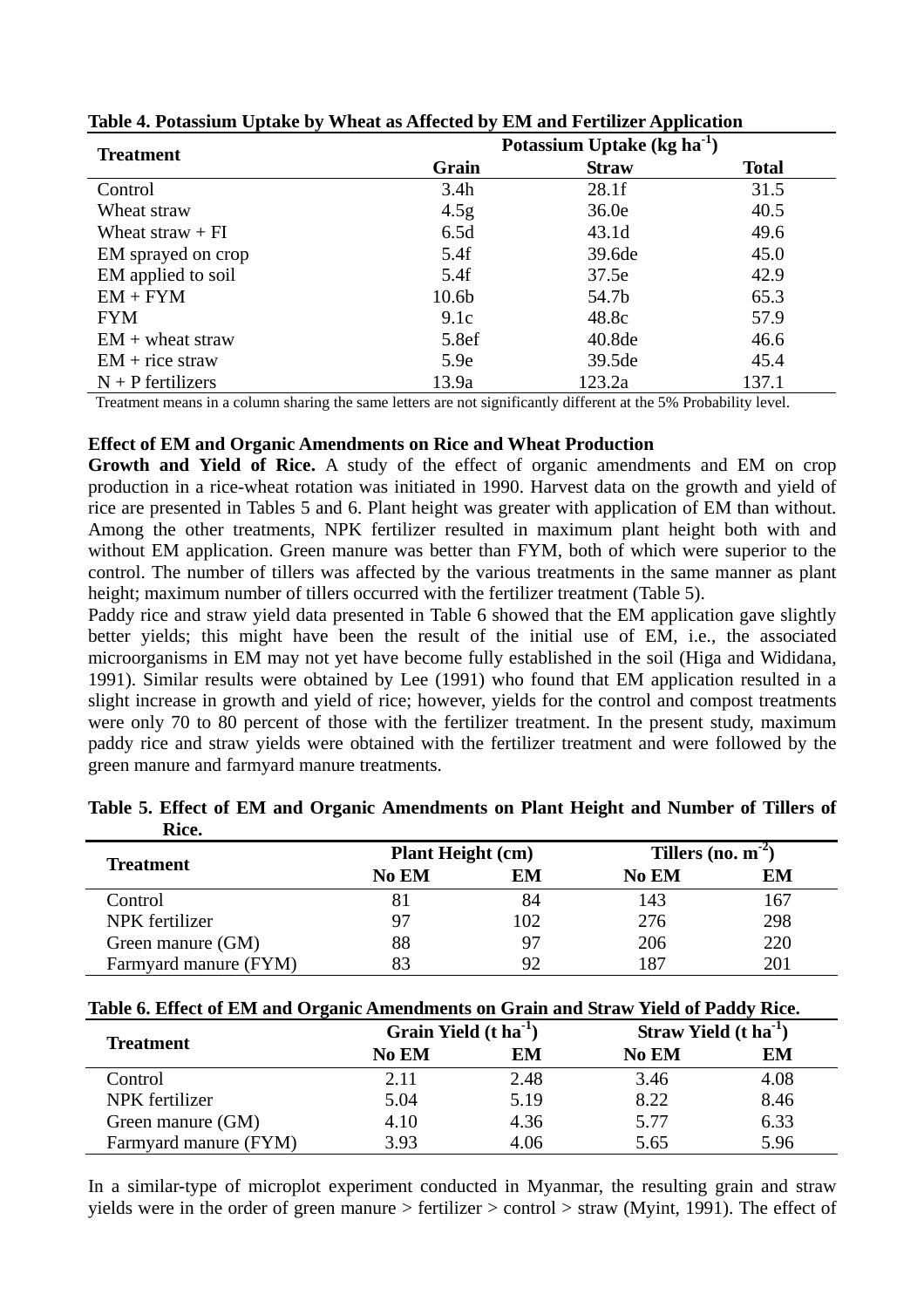EM was positive; however, the differences between the yield components in EM-treated and untreated plots were not significant. A similar study conducted in Taiwan by Lin (199l) revealed that organic matter gave higher yields than the fertilizer treatment. He reported that the principal disadvantage of using organic matter is the low content of plant nutrients and their slow rate of release. Consequently, large amounts of most organic amendments are required to sustain the growth and yield of crops. He also reported that EM significantly increased the growth and yield of rice.

**Growth and Yield of Wheat.** After the initial rice crop, a following wheat crop was grown in the same plots with same treatments. Observations on growth and yield were recorded at the harvest stage, and similar results were obtained as for rice. Plant height and number of tillers (Table 7) showed maximum values with the fertilizer treatment and were followed by green manure and farmyard manure treatments; these treatments were superior to the control. It was observed that EM increased plant height and the number of tillers in the green manure and farmyard manure treatments over the control, but the response was reversed for the fertilizer treatment.

Grain and straw yield of wheat were also affected in a similar manner, in which EM did not enhance these parameters in the fertilizer treatment (Table 8). These results are in agreement with those of Lin (199l) for rice where EM did not affect yields obtained with chemical fertilizers. In the present study, the effect of EM application was more pronounced for the second crop (wheat) than for the first crop (rice). This supports the idea that the effectiveness of EM increases with successive applications and time. In this study the overall effectiveness of the treatments were in the order: fertilizer  $>$  green manure  $>$  farmyard manure  $>$  control. While EM was found to be slightly beneficial to the growth and yield of crops, the differences were not always statistically significant.

| vv neat.              |                          |    |                         |     |
|-----------------------|--------------------------|----|-------------------------|-----|
|                       | <b>Plant Height (cm)</b> |    | Tillers (no. $m^{-2}$ ) |     |
| <b>Treatment</b>      | No EM                    | EM | No EM                   | EM  |
| Control               | 78                       | 85 | 299                     | 315 |
| NPK fertilizer        | 96                       |    | 347                     | 328 |
| Green manure (GM)     | 86                       | 87 | 317                     | 333 |
| Farmyard manure (FYM) |                          | 86 | 263                     | 323 |

**Table 7. Effect of EM and Organic Amendments on Plant Height and Number of Tillers of Wheat** 

| Table 6. Effect of E.M. and Organic Amendments on Gram and Straw Tield of Wheat. |                                   |      |                                          |      |  |
|----------------------------------------------------------------------------------|-----------------------------------|------|------------------------------------------|------|--|
| <b>Treatment</b>                                                                 | Grain Yield $(t \text{ ha}^{-1})$ |      | <b>Straw Yield</b> $(t \text{ ha}^{-1})$ |      |  |
|                                                                                  | No EM                             | EМ   | <b>No EM</b>                             | EM   |  |
| Control                                                                          | 1.63                              | 1.93 | 2.10                                     | 2.43 |  |
| NPK fertilizer                                                                   | 3.69                              | 3.41 | 4.84                                     | 4.69 |  |
| Green manure (GM)                                                                | 2.72                              | 3.44 | 4.18                                     | 4.43 |  |
| Farmyard manure (FYM)                                                            | 2.04                              | 2.82 | 2.42                                     | 3.93 |  |

### **Table 8. Effect of EM and Organic Amendments on Grain and Straw Yield of Wheat.**

# **Effect of EM on the Nitrogen Content of Organic Materials After Composting**

In this study five organic materials were subjected to composting in duplicate pits. The original percentage N analysis for these materials is shown in Table 9. In one set EM was not applied (control), whereas the other set was subjected to EM treatment. After 15 and 45 days of composting, samples from each treatment were analyzed for their N content (Table 9). At both sampling times, it was noted that EM enhanced the decomposition and mineralization of all organic materials resulting in higher N percentages compared with their respective controls. Among the various organic wastes and residues, poultry manure was found to have the highest percentage of N after composting, both with and without EM application. On the other hand, wheat and rice straw were the least decomposed which may have resulted from their inability to retain sufficient moisture to support active microbial decomposition. City waste was moderately decomposed; it contained a variety of